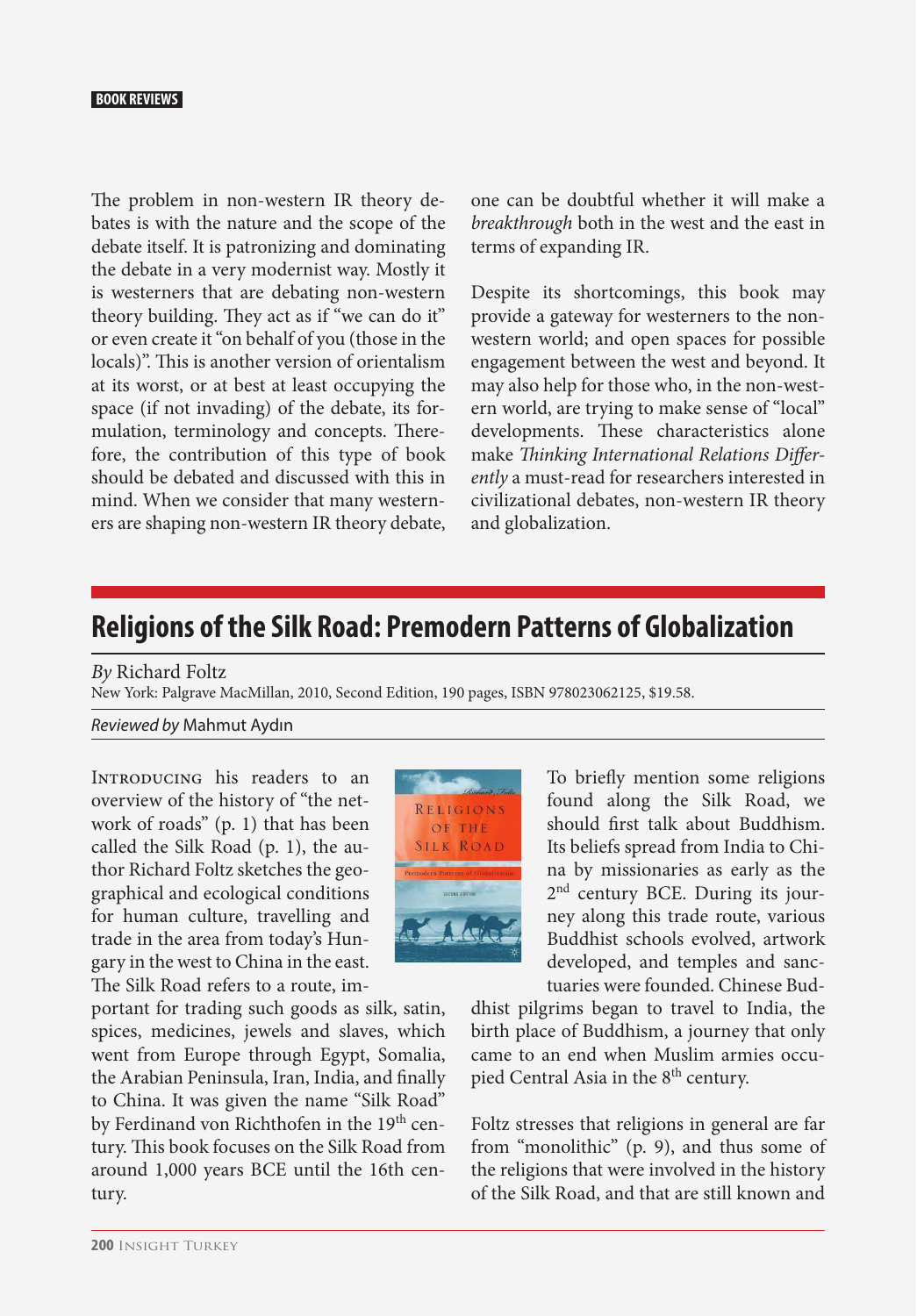practiced today (such as Judaism, Christianity, Islam, or Buddhism), cannot be imagined in history like we know them today as when facing foreign contexts, foreign cultures and other religious beliefs, all religious traditions adjust and become enriched, change their vocabulary, and incorporate foreign ideas. That Jesus has been referred to as the Mani Buddha (p. 84) is just one example of the enculturation of religious ideas that the author points to. In addition Foltz shows that today's phenomenon of a "patchwork-religion", often criticized by orthodox believers, is not a modern occurrence. The Mongol rulers especially were very open to any religious idea, as long as worshipping a certain god or prophet would help them reach their short-term objectives (p. 117). Maybe one could add to the title of the book the following sub-heading: "Premodern Patterns of Religious Pluralism".

In his book, Foltz emphasizes how the Silk Road was a forum for the spreading of knowledge, ideas, culture and religion for over 3,000 years. He stresses that today's foundations of globalization is based on the developments from many centuries ago from along the Silk Road, especially with its role in many religions' birth, evolution and death. Some of these religions are still alive today, such as Buddhism, Judaism, Christianity and Islam, and some have disappeared. Directly or indirectly, the existence of a constant trade route helped to build relationships between religion and commerce as the Silk Road's ideas reached even marginal areas in the West and the East.

In chapter four, "A Refuge to Heretics: Nestorians and Manichaeans on the Silk Road" (pp. 59- 84), Foltz provides valuable facts about the spread of Christianity through discussing two sects, Manichaeans and Nestorians, which are often neglected in historical accounts of Christendom. Many Christian theologians only refer to Manichaeans and Nestorians indirectly, when talking about St. Augustine of Hippo, who was attracted to Mani's ideas before becoming an orthodox Christian, or the many church fathers who spoke about Nestorian ideas. The big influence those two groups had in Asia until the 15th century is well presented as well as their specific theology about the nature of Christ.

Foltz emphasizes three major reasons for the spread of Islam in Central Asia. The first reason is concerned with politics as "anyone contingent upon the government and have to accept its rules and customs rather than against it." The second factor was economics as the region saw the "Muslim dominance of commercial activity." After Islam spread on the Silk Road, it was easier to get in contact with other traders if you were a Muslim rather than a Buddhist. The third factor for the Islamization of the Silk Road was assimilation. The children who were born in mixed marriage family were raised as a Muslim according to Islamic law. In addition, Sufi shaykhs played an important role in the Islamization process as charismatic leaders, especially on the pastoral peoples. The spread of Islam continued with the Islamization of Turkic dynasties, such as the Qarakhanids, Ghaznavids and Seljuks, and Islam reached China through Muslim armies (when their soldiers settled in China and had their own families there) and were hired by the Tang emperor.

Foltz provides practical insights into how religion and trade have always been connected through many examples from sources; for example, when a Bulgar king was healed by a Muslim merchants and he then converted after that (p. 100). Another strength of Foltz's work is his pointing out that the sociological and ideological process of self-definition